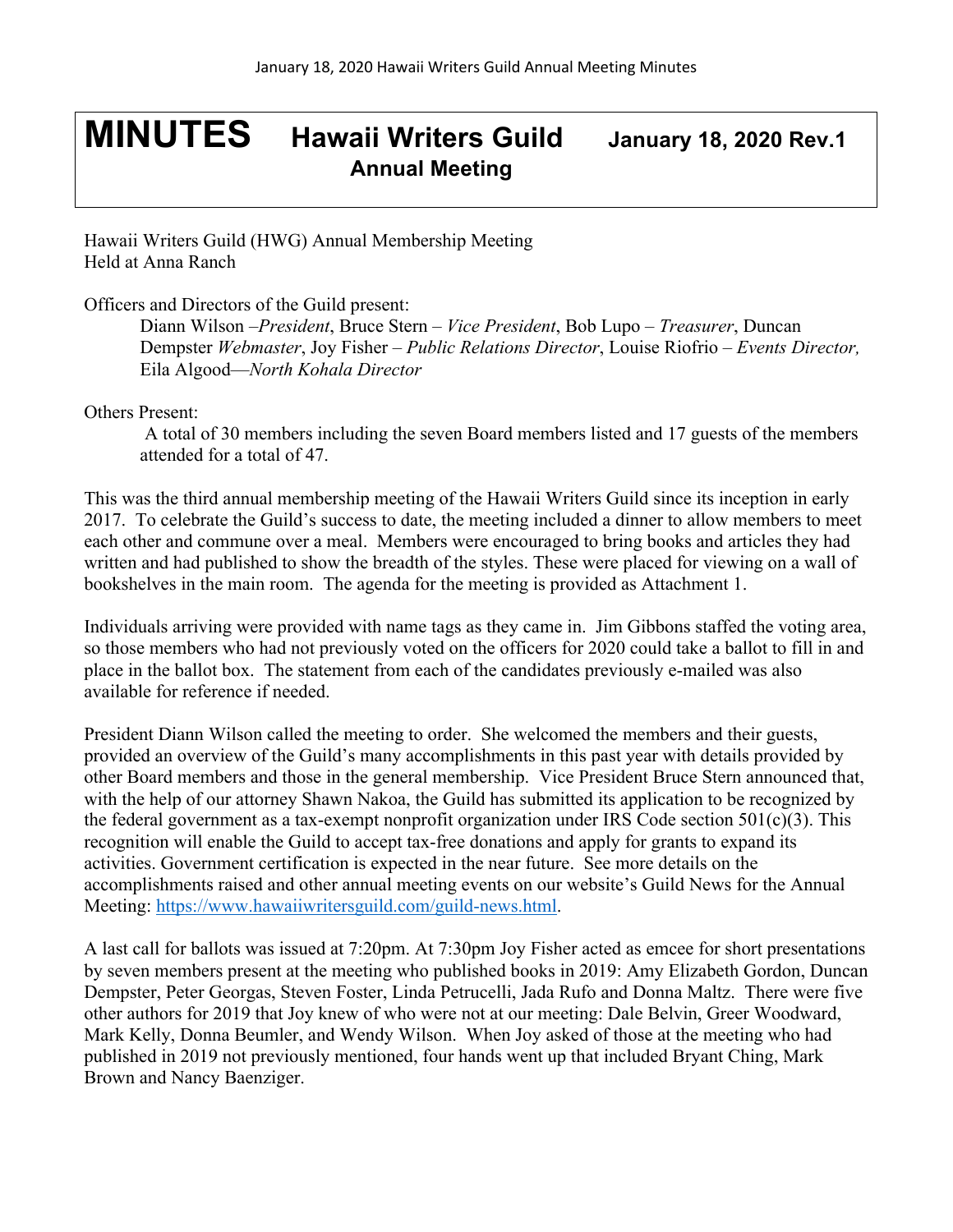The results of the election were announced: Diann Wilson – *President*, Bruce Stern – *Vice President*, Diane Revell – *Secretary*, Bob Lupo – *Treasurer* that reinstated the 2019 officers for 2020 with a toast that followed celebrating the success of the past year. The meeting was over around 8:20pm and many stayed to help with the clean-up before the deadline to leave.

Respectfully submitted, Diane Revell, Secretary

Attachement1: 2020 Annual Meeting Agenda